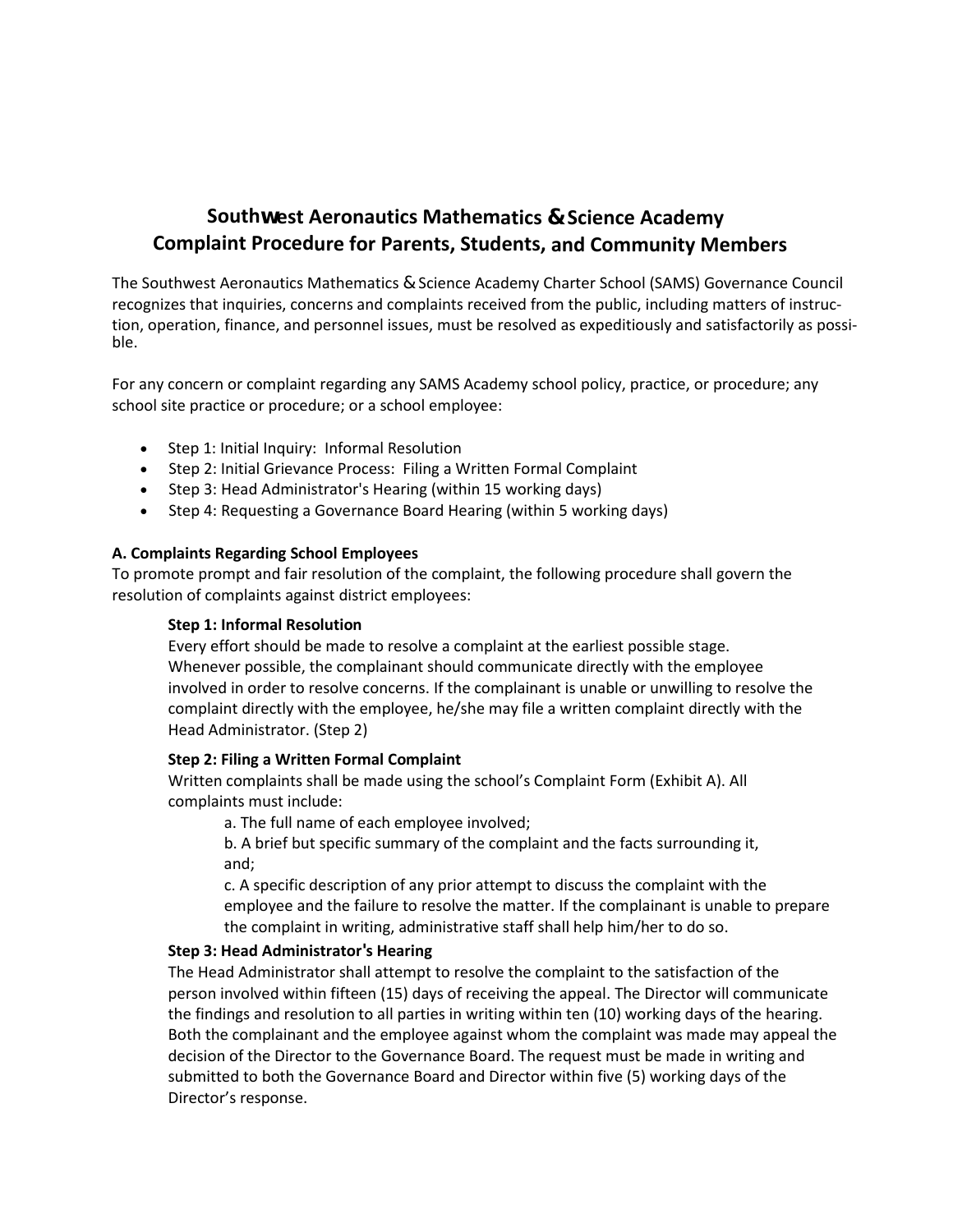## **Step 4: Governance Board Hearing for any Complaint Regarding a District Policy, Site Practice or Policy and Complaint about an Employee**

 1. Before any Council consideration of a complaint, the Head Administrator shall submit the Council a written report concerning the complaint, including but not limited to:

a. The full name of each employee involved;

 b. A brief but specific summary of the complaint and the facts surrounding it, sufficient to inform the Board and the parties as to the precise nature of the complaint and to allow the parties to prepare a response;

c. A copy of the signed original complaint;

 d. A summary of the action taken by the Head Administrator, together with his/her specific finding that the problem has not been resolved and the reasons.

The Council may uphold the Head Administrator's decision without hearing the complaint. If the Council decides not to hold a hearing, the Head Administrator will notify the complainant of the Council's decision to uphold the Head Administrator's decision. Typically, the Governing Council will NOT review administrative decisions regarding the following: student discipline less than a long term suspension or expulsion, student placements (in special education or regular education classes), complaints about a staff member's performance (except the Head Administrator), matters particularly within the expertise of the educational staff and administration. 2. All parties to a complaint may be asked to attend a Council meeting in order to clarify the issue and present available evidence.

3. A closed session may be held to hear the complaint in accordance with law.

4. The decision of the Governing Council shall be final.

## **B. Complaints Regarding School Policies, Practices or Procedures**

1. If the complaint regards school policy, practice, or procedure the complaint process shall begin with Step 2 – Filing a Written Formal Complaint. All subsequent steps must be followed.

2. When examining complaints regarding policy, practices, or procedures the Head Administrator may act to interpret the rules of such documents.

3. The Head Administrator may also recommend to the Governing Council changes to school policy and administrative regulations in order to rectify a complaint if it is found to be in the best interests of all students.

4. The complainant has the right to appeal all decisions made by the Head Administrator with the Governing Council.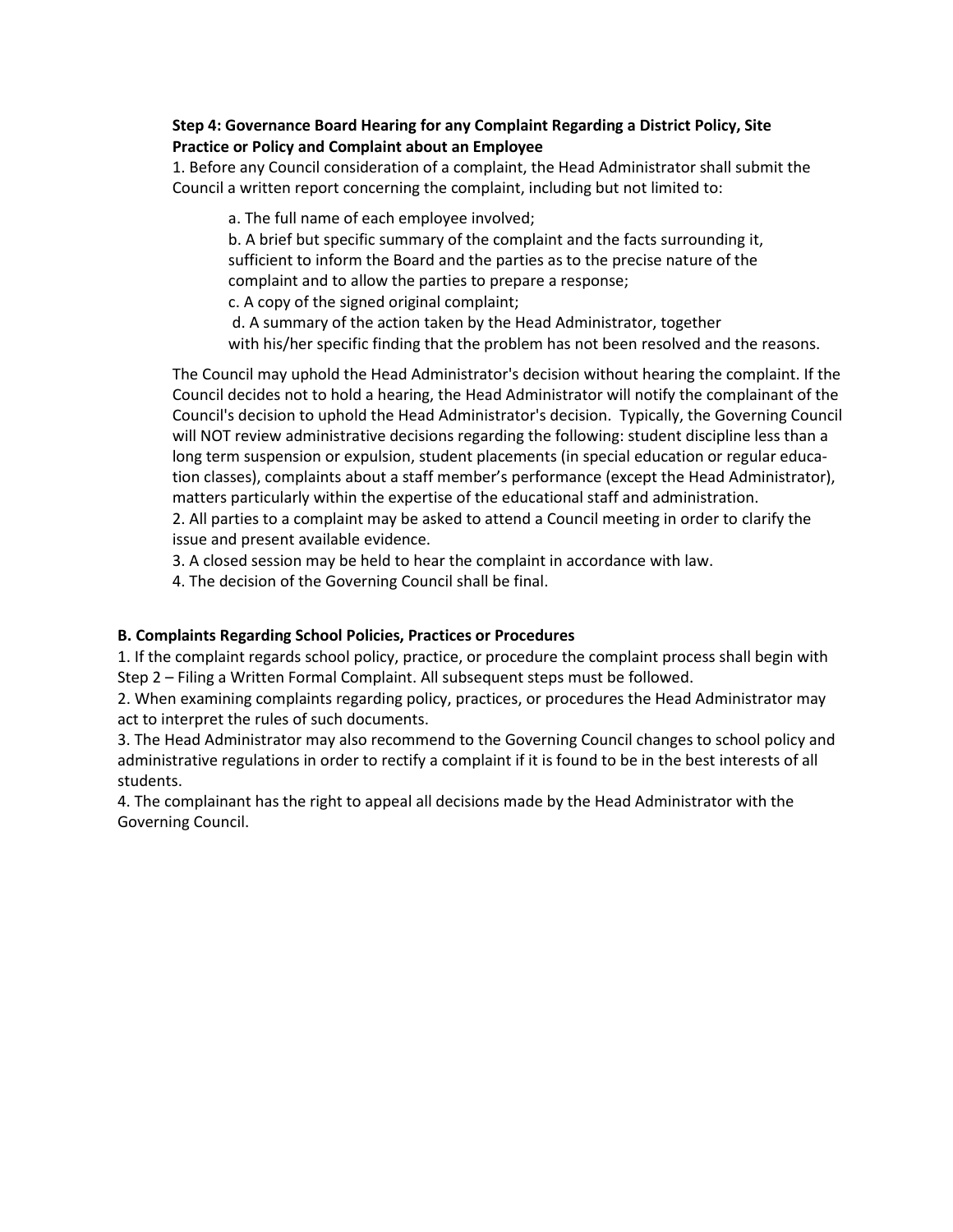Complaint Policy – Exhibit A

#### **SAMS Academy**

### **Complaint Form**

For Parents, Students, and Community Members Regarding School or District Policy, Practice, or Procedures or Employees

This form and process is available for any parent, student, or community member who wishes to initiate a complaint against any SAMS Academy policy, practice, or procedure, or a school employee. The complainant shall attempt to resolve the complaint at Step 1. If not applicable or possible, the complainant may go to the next appropriate step. (Please see Complaint Policy Process.)

This complaint pertains to:

| A school employee (name): |  |
|---------------------------|--|
|---------------------------|--|

\_\_\_\_\_\_ A district policy, practice, or procedure: \_\_\_\_\_\_\_\_\_\_\_\_\_\_\_\_\_\_\_\_\_\_\_\_\_\_\_\_\_\_\_\_\_\_\_\_\_\_\_

\_\_\_\_\_\_\_\_\_\_\_\_\_\_\_\_\_\_\_\_\_\_\_\_\_\_\_\_\_\_\_\_\_\_\_\_\_\_\_\_\_\_\_\_\_\_\_\_\_\_\_\_\_\_\_\_\_\_\_\_\_\_\_\_\_\_\_\_\_\_\_\_\_\_\_\_\_

\_\_\_\_\_\_\_\_\_\_\_\_\_\_\_\_\_\_\_\_\_\_\_\_\_\_\_\_\_\_\_\_\_\_\_\_\_\_\_\_\_\_\_\_\_\_\_\_\_\_\_\_\_\_\_\_\_\_\_\_\_\_\_\_\_\_\_\_\_\_\_\_\_\_\_\_\_

\_\_\_\_\_\_ A school policy, practice, or procedure: \_\_\_\_\_\_\_\_\_\_\_\_\_\_\_\_\_\_\_\_\_\_\_\_\_\_\_\_\_\_\_\_\_\_\_\_\_\_\_

| Date of incident:         | Complaint Form must be filed within 7 |
|---------------------------|---------------------------------------|
| working days of incident. |                                       |

1. Please write the nature of the complaint. This should be a description in your own words of the grounds of your complaint, including all names, dates, and places necessary for a complete understanding of your complaint.

2. Please list any attempts you have made to resolve the complaint. You may attach additional pages.